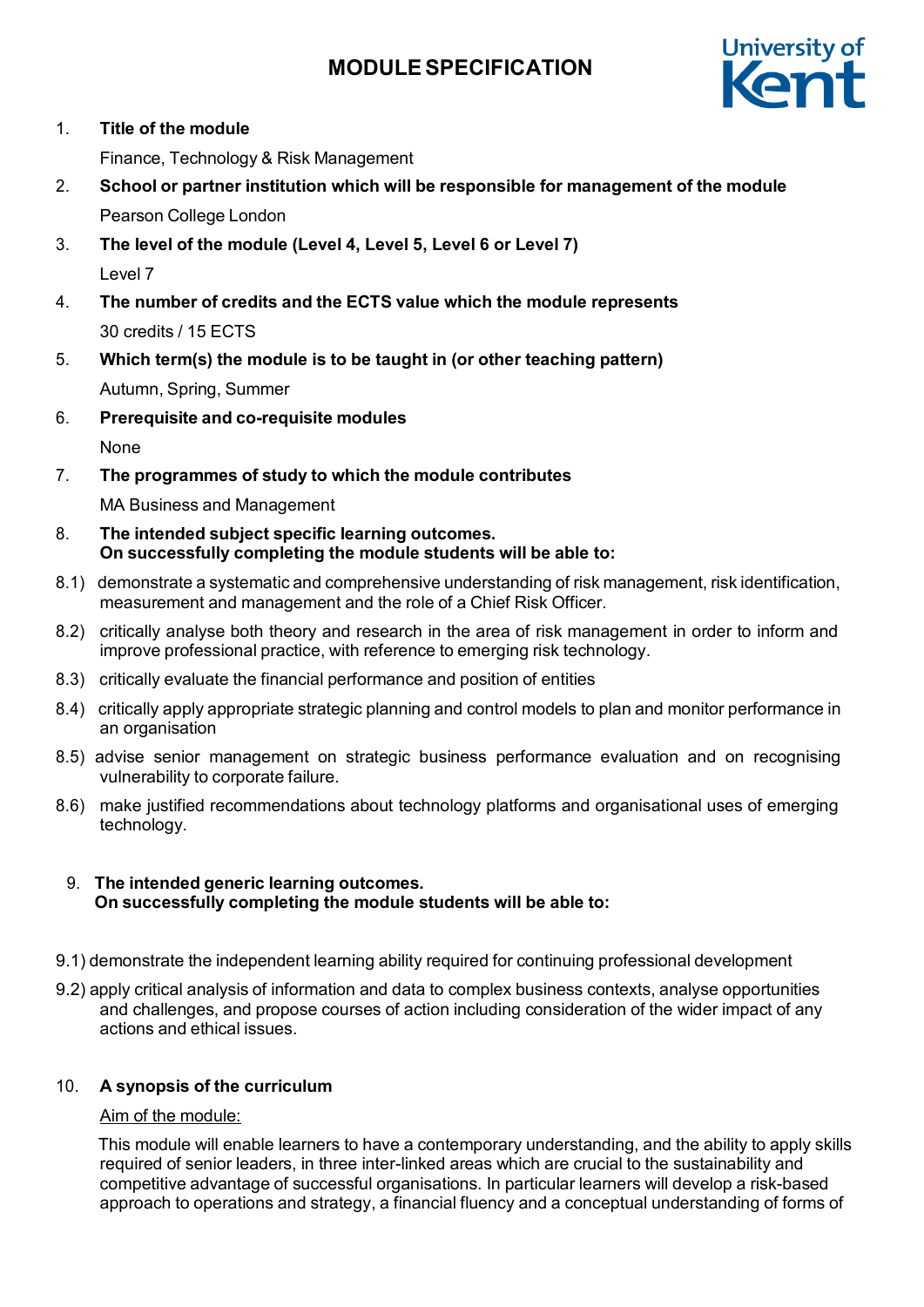

technology that will underpin business over the next decade: blockchain technology and artificial intelligence.

## Overview of the syllabus:

The syllabus of this module covers the key themes and topics required by senior leaders to

- An overview of risk management in financial services
- The role of cognitive biases in financial risk management
- Risk technology tools
- Methods of risk measurement
- The appraisal of financial performance and position of entities, the creation of suitable accounting policies, analysis and interpretation of financial information and measurement of performance
- Professional and ethical duty : professional behaviour and compliance with accounting standards, ethical requirements of corporate reporting and the consequences of unethical behaviour, social responsibility
- Strategic planning and control (introduction to strategic management accounting, performance management and control of the organisation, changes in business structure and management accounting, effect of Information Technology (IT) on strategic management accounting, other environmental and ethical issues)
- Strategic performance measurement (strategic performance measures and systems, divisional performance and transfer pricing issues, non- financial performance indicators, the role of quality in management information)
- Blockchain technology and its applications
- Introduction to artificial intelligence and its applications

## 11. **Reading list (Indicative list, current at time of publication. Reading lists will be published annually)**

- Simons (2013), "Performance measurement and control systems for implementing strategy", Pearson
- International Journal of Business Performance Management, InderScience
- Hull, J. (2010), Risk Management & Financial Institutions, Prentice Hall. [core text]
- Jorion, P. (2007) Value at Risk, McGraw-Hill.
- Loffler, G. & Posch, P.N. (2007) Credit Risk Modelling using Excel and VBA, John Wiley & Sons, Ltd.
- Drescher, D (2017), "Blockchain basics: a non-technical introduction in 25 steps" Google Books publishing

## 12. **Learning and teaching methods**

This module will be taught by means of lectures, interactive seminars, with a work-based project sandwiched in between classes. Taught classes will focus on knowledge application in a workplace setting.

Lectures, seminars and background reading will provide an opportunity for learners to:

- 1.) gain the necessary theoretical knowledge and frameworks; and
- 2.) applying knowledge and techniques within a real world context

Independent learning hours will include reading assigned materials, reflection, and preparing for class discussion, preparing individual assignments, and preparing workplace project presentation.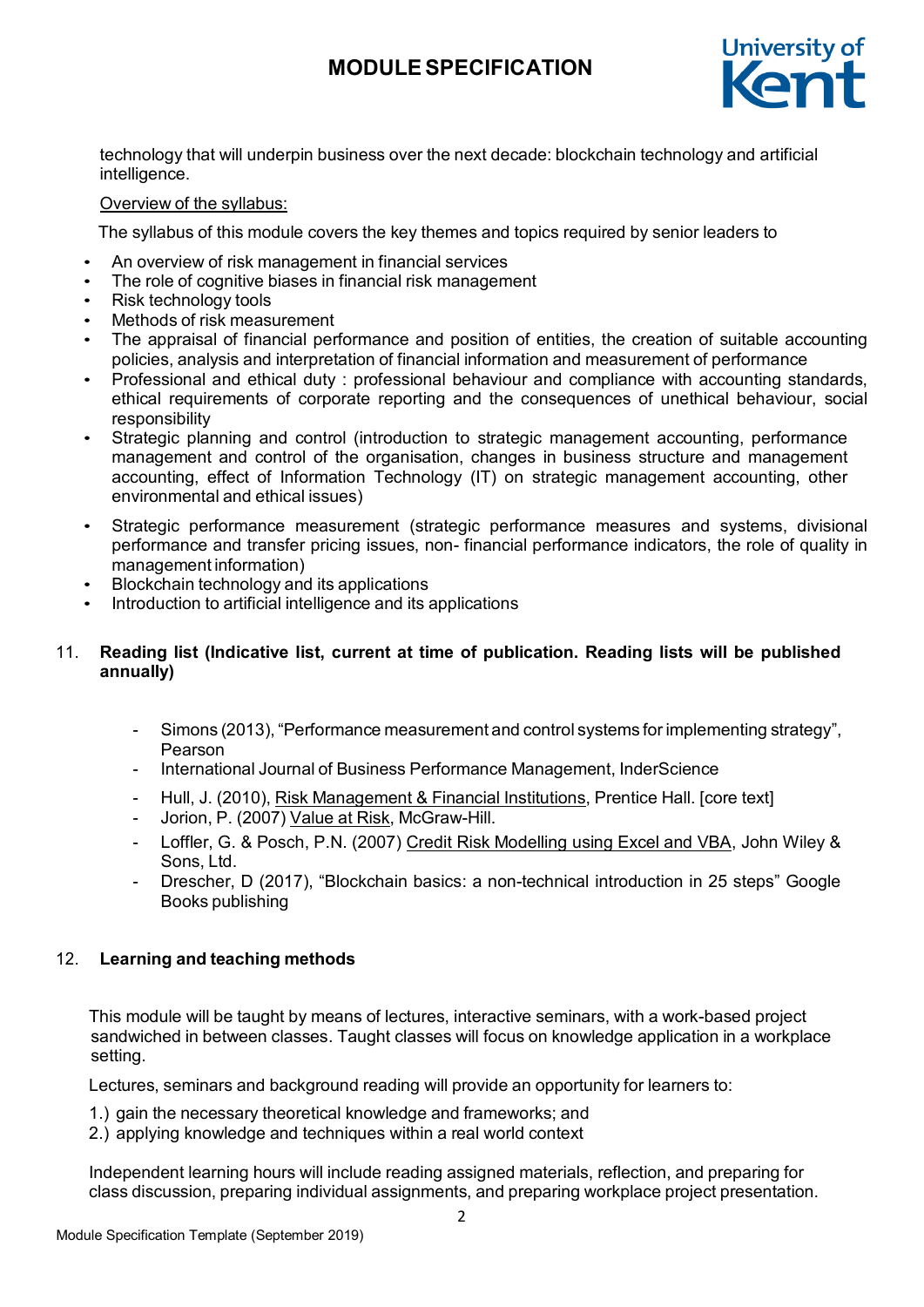

### **Mentored work-based project:**

The work-based project for this module will take place over a minimum of 3 weeks in a workplace setting under regular mentorship from the module tutor.

During this project learners will design and execute a risk-based project where they will be required to undertake a measured risk assessment and corresponding action plan for a given organisation. In the case of students who are working with a start-up organisation this could take the form of a premortem exercise where the risks which could impact the future survival of the business. Each project will be bespoke to the individual and their chosen organisation but will include the following elements:

A report that:

- A detailed assessment of risk for an area, or number of areas, within an organisation incorporating appropriate risk assessment techniques covered during the course.
- An action plan addressing risks identified.

|                                         | <b>Synchronous</b><br>format                                 | <b>Blended format</b>                                    | <b>Summary</b>                                                                                   |
|-----------------------------------------|--------------------------------------------------------------|----------------------------------------------------------|--------------------------------------------------------------------------------------------------|
| Phase 1                                 | Lectures and<br>interactive seminars                         | 3 hours asynchronous<br>learning<br>Interactive seminars | <b>Risk Management</b>                                                                           |
| Phase 2                                 | Lectures and<br>interactive seminars                         | Interactive seminars                                     | Financial performance appraisal                                                                  |
| Phase 3                                 | Lectures and<br>interactive seminars                         | 3 hours asynchronous<br>learning                         | Internal reporting and performance<br>measurement<br><b>Financial risk</b>                       |
| Phase 4                                 | Interactive<br>seminars and<br>peer discussion /<br>feedback | Interactive seminars                                     | Peer to peer presentation and reflection<br>on the work-based project<br>Risk management systems |
| Phase 5                                 | Lectures and<br>interactive seminars                         | 1 hour<br>asynchronous<br>learning                       | <b>Blockchain systems</b><br>Introduction to artificial intelligence and<br>applications         |
| $4 - 6$<br>Week<br>Workplace<br>project | Workplace project                                            | Workplace project                                        | Regular scheduled meetings with<br>teacher/coach/mentor/peer during this<br>period               |

Typical course structure

Summary of hours: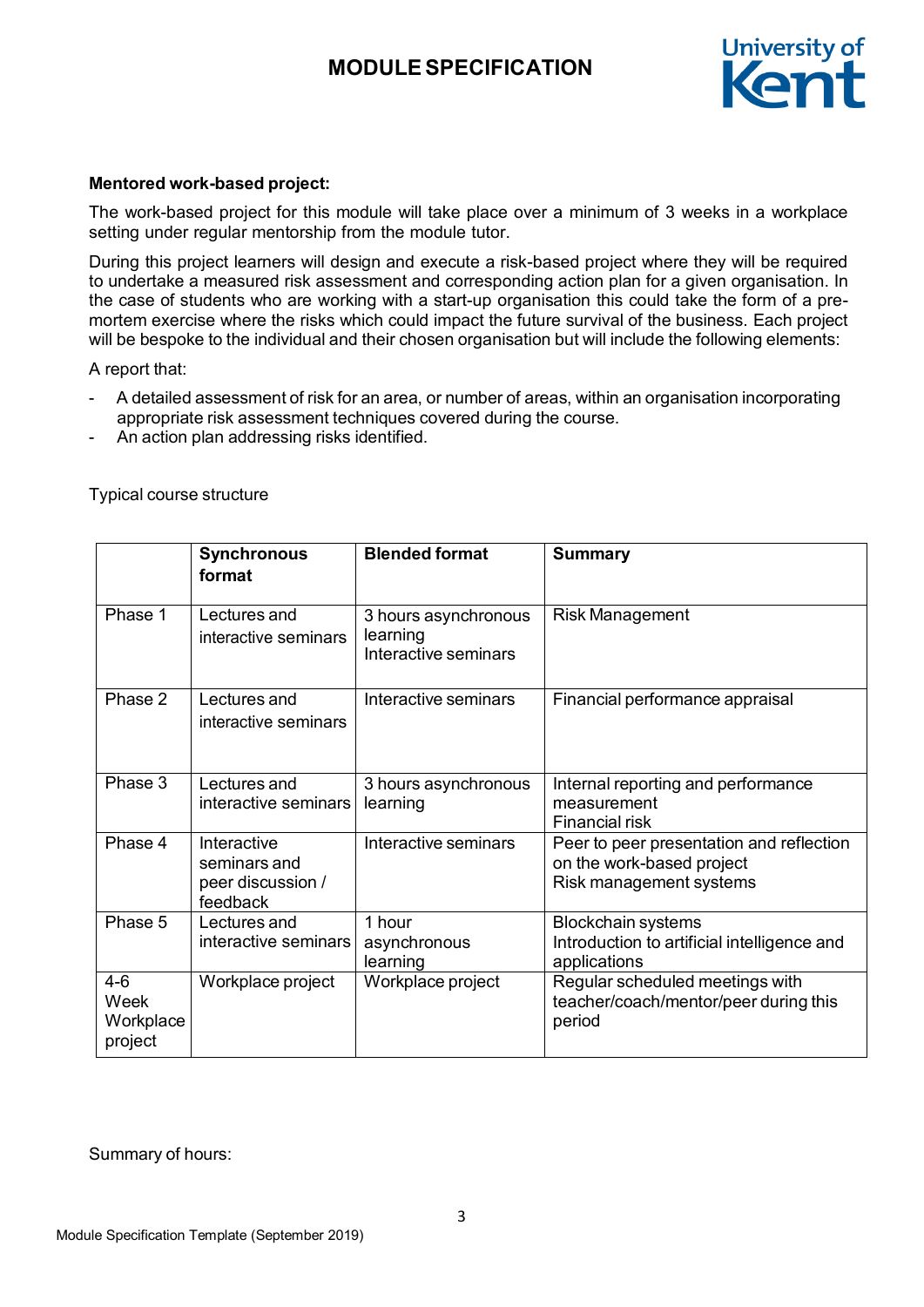

| Lectures, interactive seminars and<br>peer discussion | 35 hours  |
|-------------------------------------------------------|-----------|
| Independent study and assessment                      | 223 hours |
| Workplace project                                     | 42 hours  |
| Total                                                 | 300 hours |

| <b>Module</b>                             | <b>Total taught</b><br>hours | <b>Synchronous taught</b><br>hours under face to face<br>and live online modes | <b>Synchronous:</b><br>asynchronous taught<br>hours under blended<br>mode |
|-------------------------------------------|------------------------------|--------------------------------------------------------------------------------|---------------------------------------------------------------------------|
| Finance Technology<br>and Risk Management | 35 hours                     | 35 hours                                                                       | 28 hours: 7 hours                                                         |

#### 13. **Assessment methods**

#### 13.1 Main assessment methods

The assignments aim to help students reflect on how they applied the knowledge learned in the course and create plans for their development as leaders and managers.

This module will be assessed by:

- 10 minute in class presentation based on work-based project (30% of overall mark)
- 2,500 word report based on financial performance review  $-$  (50% of overall mark)
- Powerpoint slide deck (maximum 10 slides with notes) containing a proposal for a blockchain or AI application for an organisation (20% of overall mark)

13.2 Reassessment methods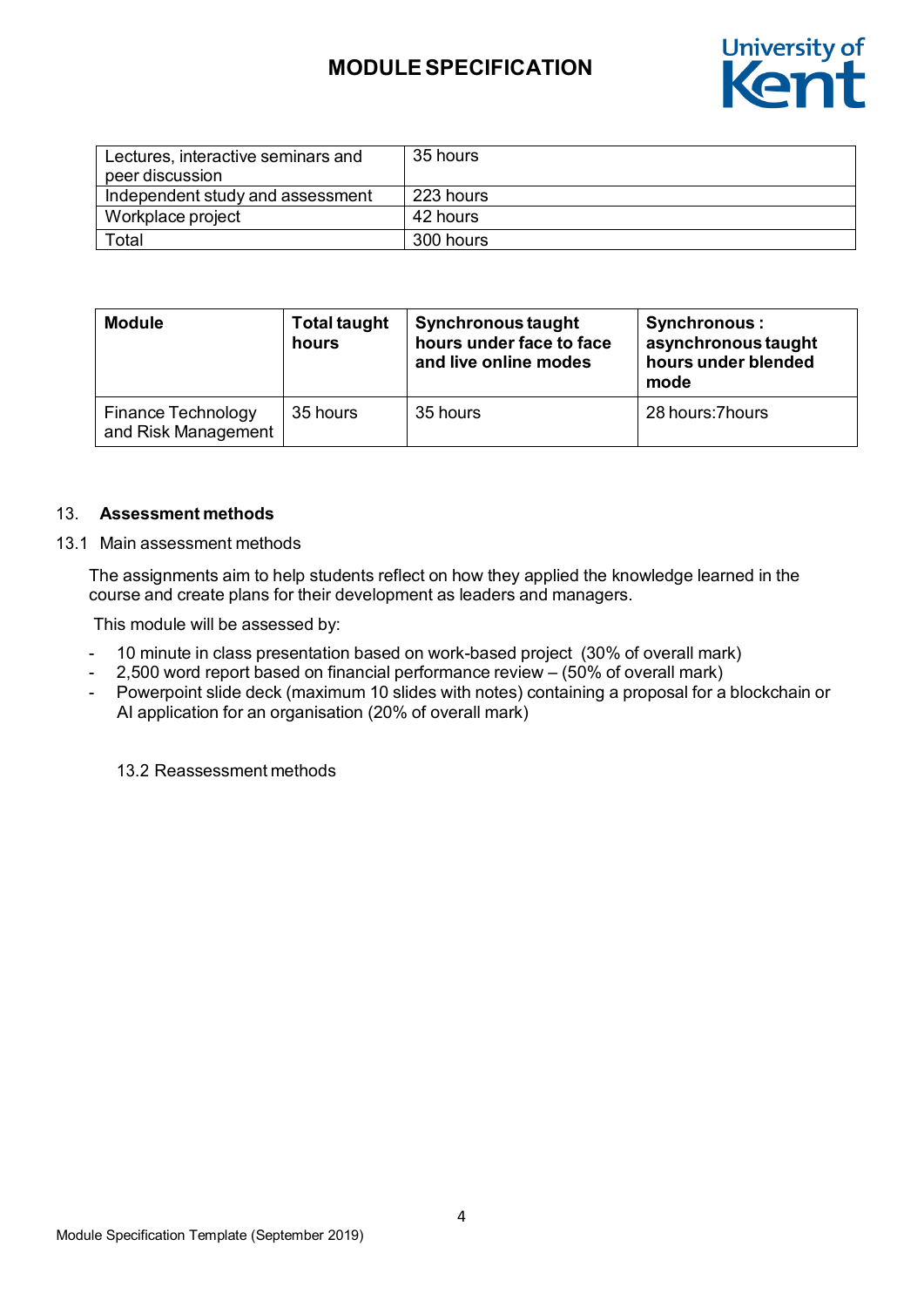

14. **Map of module learning outcomes (sections 8 & 9) to learning and teaching methods (section12) and methods of assessment (section 13)**

| <b>Module learning</b><br>outcome                             |                        | 8.1          | 8.2          | 8.3          | 8.4          | 8.5          | 8.6          | 9.1          | 9.2          |
|---------------------------------------------------------------|------------------------|--------------|--------------|--------------|--------------|--------------|--------------|--------------|--------------|
| Learning/<br>teaching method                                  | <b>Hours allocated</b> |              |              |              |              |              |              |              |              |
| <b>Private Study</b>                                          |                        |              |              |              |              |              |              |              |              |
| Lectures and<br>interactive<br>seminars                       | 35                     | $\mathbf{x}$ | $\mathbf{x}$ | $\mathbf{x}$ | $\mathbf{x}$ | $\mathbf{x}$ | $\mathbf{x}$ |              | $\mathbf{x}$ |
| Individual study                                              | 223                    | $\mathbf{x}$ | $\mathbf{x}$ | $\mathbf{x}$ | $\mathbf{x}$ | $\mathbf{x}$ | $\mathbf{x}$ | $\mathbf{x}$ | $\mathbf{x}$ |
| Work-based<br>project                                         | $\overline{42}$        |              | $\mathbf x$  |              |              |              |              | X            | $\mathbf{x}$ |
| <b>Assessment</b><br>method                                   |                        |              |              |              |              |              |              |              |              |
| Individual<br>workplace project<br>presentation (in<br>class) |                        | X            | X            |              |              | X            |              | X            | X            |
| Financial<br>performance<br>review report<br>$(2,500$ words)  |                        |              |              | $\mathbf{x}$ | $\mathbf{x}$ | $\mathbf{x}$ |              |              |              |
| Slide deck on<br>blockchain/Al<br>application                 |                        |              |              |              |              |              | $\pmb{\chi}$ | $\mathbf x$  | $\pmb{\chi}$ |

## 15. **Inclusive module design**

The Collaborative Partner recognises and has embedded the expectations of current equality legislation, by ensuring that the module is as accessible as possible by design. Additional alternative arrangements for students with Inclusive Learning Plans (ILPs)/ declared disabilities will be made on an individual basis, in consultation with the relevant policies and support services.

The inclusive practices in the guidance (see Annex B Appendix A) have been considered in order to support all students in the following areas:

- a) Accessible resources and curriculum
- b) Learning, teaching and assessment methods

## 16. **Campus(es) or centre(s) where module will be delivered**

Pearson College London premises and external organisations for work-based projects